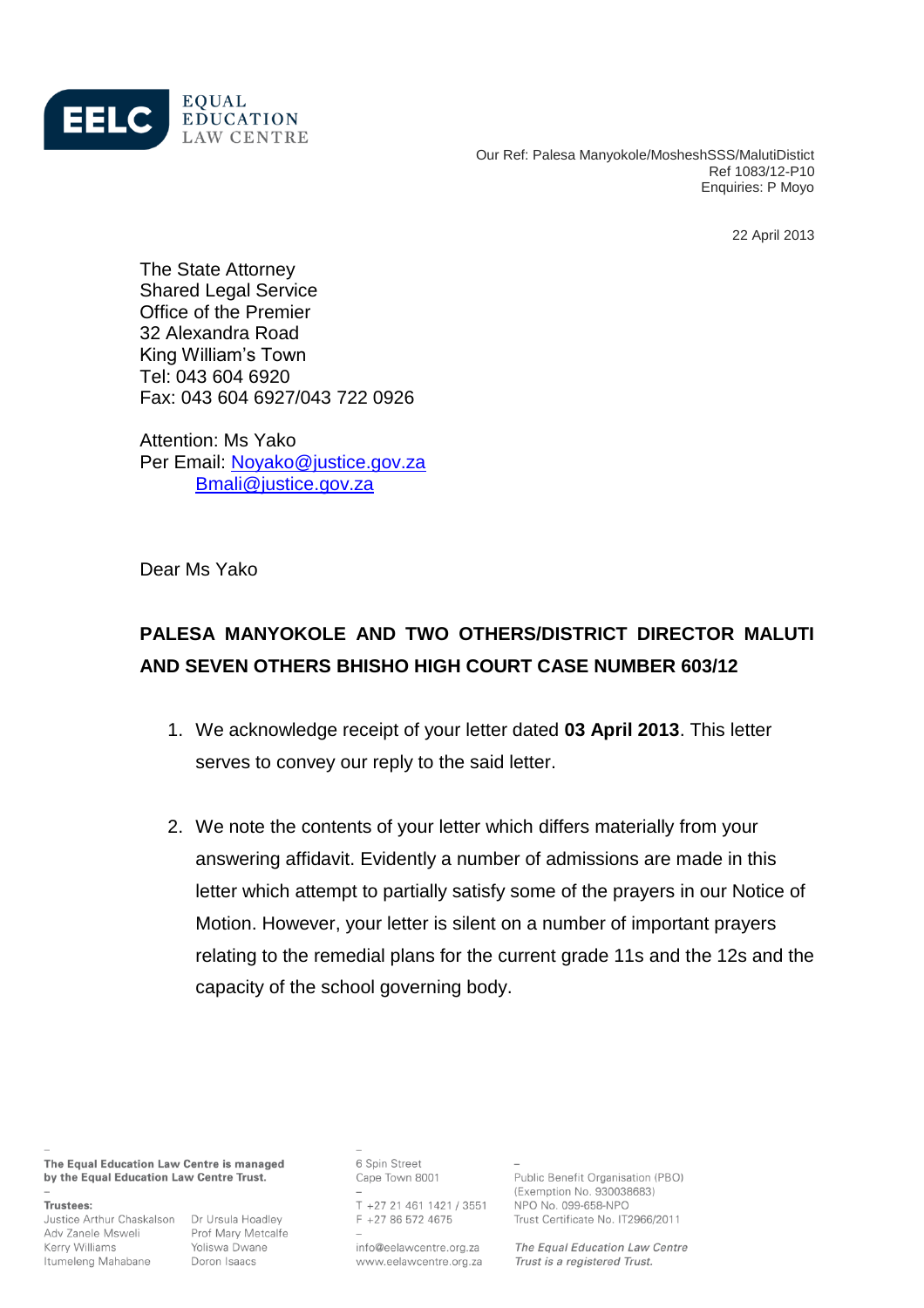

3. Your letter is therefore lacking in detail and clarity and our instructions are to proceed with the court action should you not adequately respond to the following concerns:

## *The suspension of Mr Leeu and the risk management investigation*

- i. What is the duration of Mr Leeu's suspension?
- ii. Who has been appointed in Mr Leeu's place as an acting principal?
- iii. When will the disciplinary hearing take place?
- iv. Do you undertake to provide our clients with a full report on said disciplinary hearings?
- v. What remedial action will be effected to remedy the misappropriation of funds and to prevent future infractions?

### *Teachers*

- vi. Has the task team you mention in paragraph 5 of your letter been appointed to address educator vacancies in the Eastern Cape generally or has the task team been specifically appointed to investigate educator vacancies at Moshesh SSS?
- vii. What is the exact brief of Mr Zibi's task team and what is the timeline for the team from investigation to implementation?
- viii. If the task team finds a lack of teachers at Moshesh SSS, does the Department undertake to fill all those gaps with suitable teachers?
- ix. What measures will be introduced at the school to ensure educator quality, attendance and discipline?

### *Textbooks*

- x. Has an audit been conducted at the school to identify which grades and subjects are most affected by the shortage of textbooks?
- xi. What is the extent of the shortage at the school and what will constitute 'adequate provision'?

The Equal Education Law Centre is managed by the Equal Education Law Centre Trust.

Trustees:

Adv Zanele Msweli Prof Mary Metcalfe Kerry Williams Itumeleng Mahabane

Justice Arthur Chaskalson Dr Ursula Hoadley Yoliswa Dwane Doron Isaacs

6 Spin Street Cape Town 8001

T +27 21 461 1421 / 3551 F +27 86 572 4675

info@eelawcentre.org.za www.eelawcentre.org.za Public Benefit Organisation (PBO) (Exemption No. 930038683) NPO No. 099-658-NPO Trust Certificate No. IT2966/2011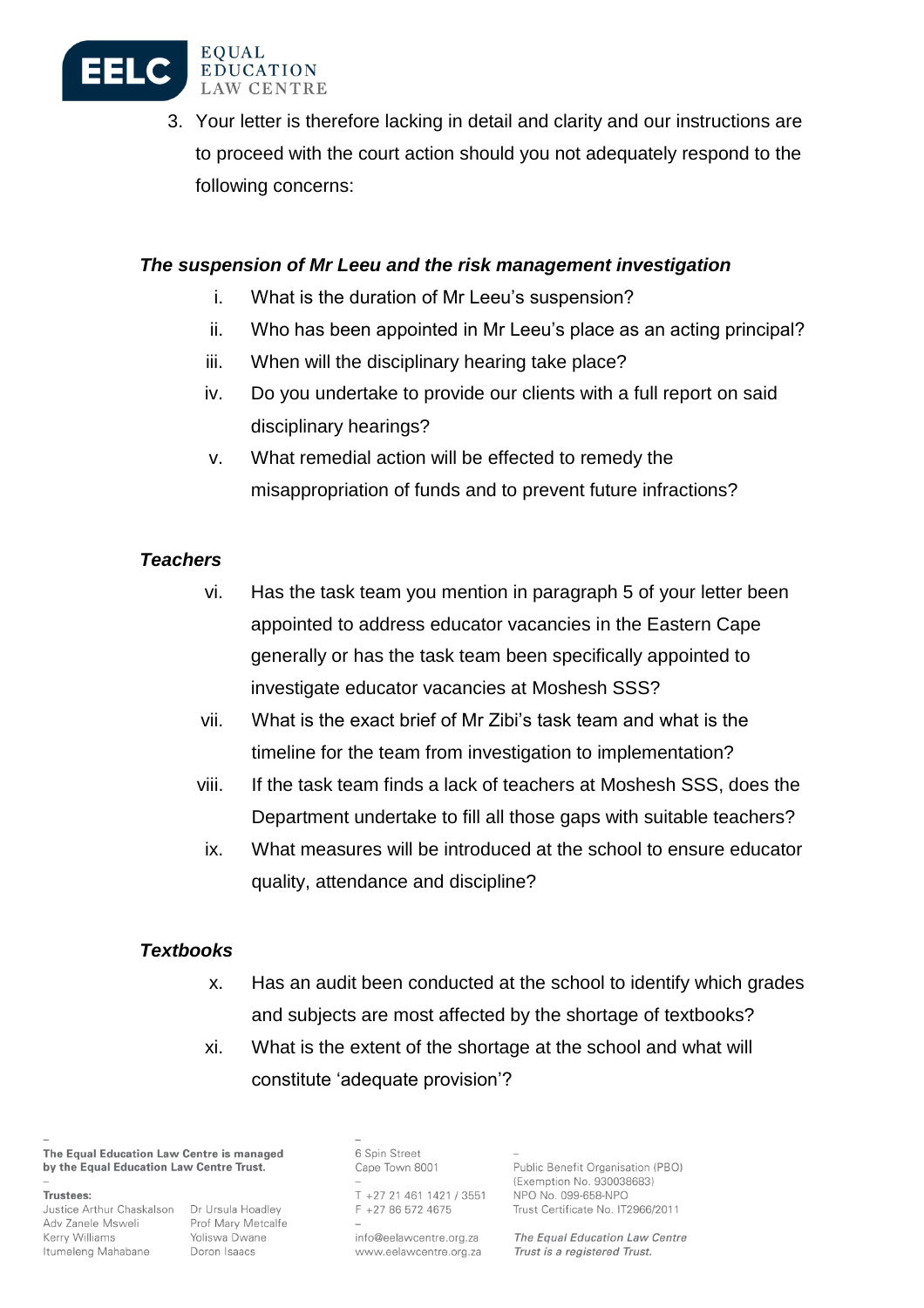

- xii. What mechanisms will be introduced and implemented to ensure the adequate sourcing, delivery and retention of textbooks for learners?
- xiii. What is the timeline for investigation and implementation?

# *Catch-up plan*

- xiv. Has an audit of curriculum coverage for the current **grade 11** and **12s** for all the subjects that did not have educators in 2012 been conducted?
- xv. What remedial action has been implemented to ensure curriculum coverage for each subject and each grade?
- xvi. What is the timeline for implementation?

# *Declaration of Moshesh SSS as an underperforming school*

- xvii. What steps are being taken by the department? Particularly;
- xviii. Whether the HOD will implement the incapacity code and set up procedures for poor work performance in terms of section 16 of the Employment of Educators Act?
- xix. No mention is made in your letter about providing the Moshesh SGB with enhanced capacity to ensure that they fulfill their functions.
- xx. What plans have been made to assist and monitor the SGB?
- xxi. Whether the HOD will consider withdrawing the functions of the SGB in terms of section 22 or appoint persons in terms of section 25 to perform functions or specified functions of the SGB?
- xxii. What measures have been put in place to tighten monitoring in this area?

The Equal Education Law Centre is managed by the Equal Education Law Centre Trust.

Trustees:

Justice Arthur Chaskalson Dr Ursula Hoadley Adv Zanele Msweli Kerry Williams Itumeleng Mahabane

Prof Mary Metcalfe Yoliswa Dwane Doron Isaacs

6 Spin Street Cape Town 8001

T +27 21 461 1421 / 3551  $F$  +27 86 572 4675

info@eelawcentre.org.za www.eelawcentre.org.za Public Benefit Organisation (PBO) (Exemption No. 930038683) NPO No. 099-658-NPO Trust Certificate No. IT2966/2011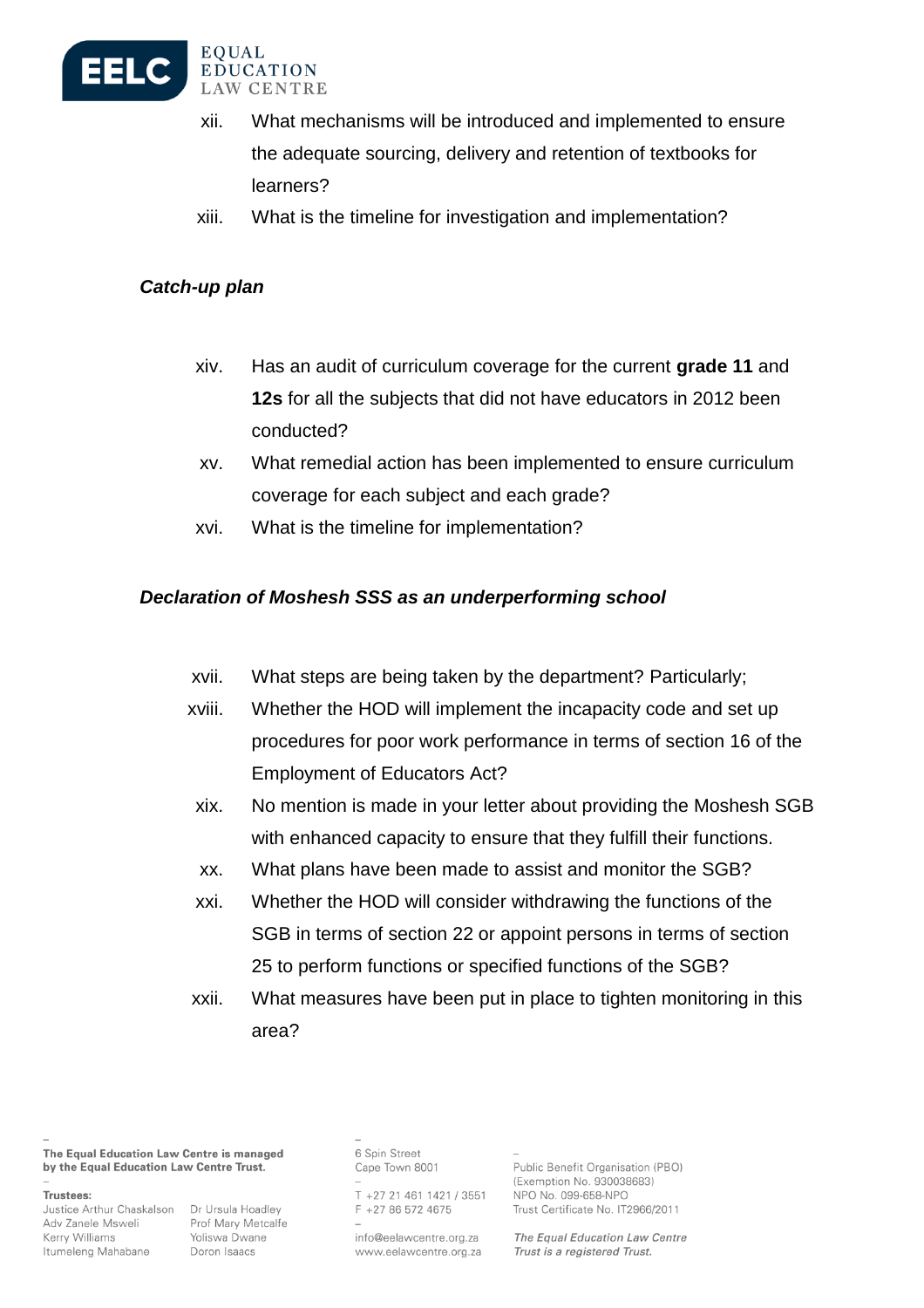

#### *Grade progression and registration of learners*

- xxiii. Our clients require that Mr Zibi's team consult with learners and parents who have been affected by the administrative errors. Some learners have not returned to the school this term on the instruction of Mrs Sobandla at the school despite district intervention, others have been instructed to return to grade 11 despite having passed the grade in 2012.
- xxiv. In light of this we require a comprehensive report on the nonregistration and grade progression of learners in grade 11 and 12.
- xxv. We will await the report by Mr Zibi into the grade progression and registration problems affecting the grade 11s and 12s at Moshesh SSS.
- xxvi. However, we require that this report be prepared by no later than Monday 13 May 2013 and that steps are taken by no later than 20 May 2013 to ensure that learners are in the correct grade before the final list for grade 12 is issued by the department.

### *Hostel*

- xxvii. No mention is made in your letter about the condition or use of the hostel.
- xxviii. What are the plans to either close down or renovate the hostel?
- xxix. If the hostel is closed, will the department provide transport to ensure that learners can participate in extra classes and the catchup plan?

Our clients note the Department efforts to address the challenges raised and would gladly avoid litigation if their concerns were properly addressed.

The Equal Education Law Centre is managed by the Equal Education Law Centre Trust.

Trustees:

Justice Arthur Chaskalson Dr Ursula Hoadley Adv Zanele Msweli Kerry Williams Itumeleng Mahabane

Prof Mary Metcalfe Yoliswa Dwane Doron Isaacs

6 Spin Street Cape Town 8001

T +27 21 461 1421 / 3551 F +27 86 572 4675

info@eelawcentre.org.za www.eelawcentre.org.za Public Benefit Organisation (PBO) (Exemption No. 930038683) NPO No. 099-658-NPO Trust Certificate No. IT2966/2011